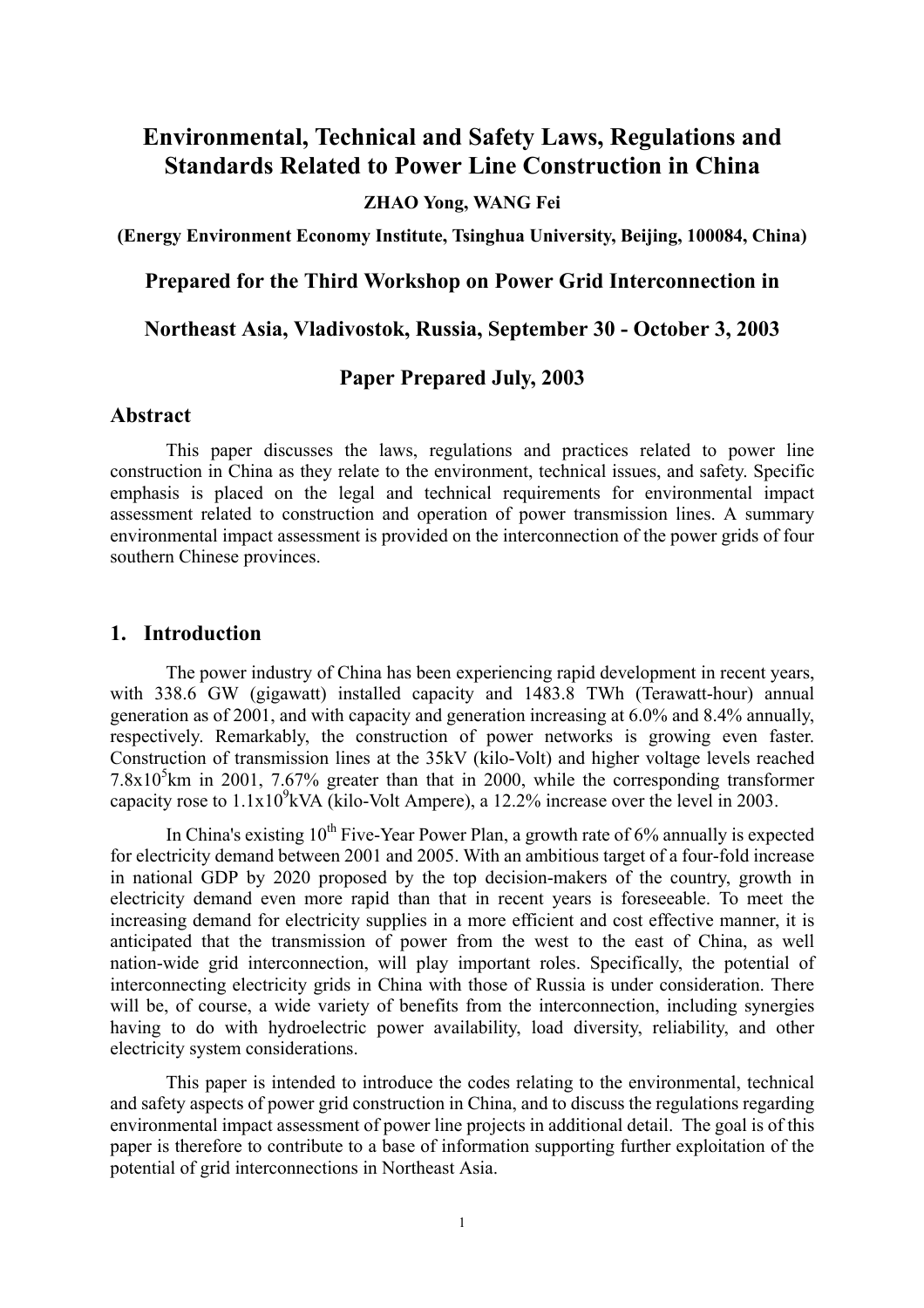# **2. The Environmental Protection Code**

Environmental protection is one of the necessary and important aspects of the construction of power lines. In general, assessment of the environmental impacts of power lines in China must be completed and reviewed prior to the start of line construction. In addition, measures are required to mitigate substantial negative impacts of the project, if any, and monitoring and post-construction evaluation of the performance of the construction project with respect to its impacts on the environment are also required.

The fundamental principles of the environmental protection code include:

- ♦ Environmental protection policy is one of the basic national development strategies;
- ♦ Environmental protection (application of environmental protection measures) and the construction of individual projects are conducted simultaneously; and
- ♦ Pollution is paid for by those who have produced the pollutants.

The sub-sections that follow discuss the code of environmental protection that applies to the construction of power lines in China.

#### *2.1 Framework of Laws and Regulations*

The laws and regulations relevant to environmental protection are governed by the Constitution, which is passed by the plenary national congress. The Electric Power Law (validated in 1996), the Environmental Protection Law (amended in 1989), and the Environmental Impacts Assessment (EIA) Law (validated in 2003) compose the core of the system, about which the standing committee of the national congress has the right to make decisions. In the category of laws regulating environmental impacts, specific laws are in place that complement the Environmental Protection Law, such as:

- ♦ Environmental Noises Mitigation Law (1996);
- ♦ Air Pollution Mitigation Law (Amended 2000);
- ♦ Water Pollution Mitigation Law (1996);
- ♦ Solid Wastes Pollution Mitigation Law (1995);
- ♦ Wild Animal Protection Law (1988); and
- ♦ Land Administration Law (Amended 1998).

To guide the practical implementation of these laws, relevant regulations and standards are issued by the State Council and its departments, respectively. The most relevant regulations relating to the environmental impacts of power lines are as follows:

- ♦ Procedure of Environmental Protection for Construction Projects (State Environmental Protection Administration, 1990);
- ♦ Regulation of Environmental Protection for Construction Projects (SEPA, 1998);
- $\bullet$ Procedure of Checking and Acceptance of Environmental Protection for Construction Projects (SEPA, 2001);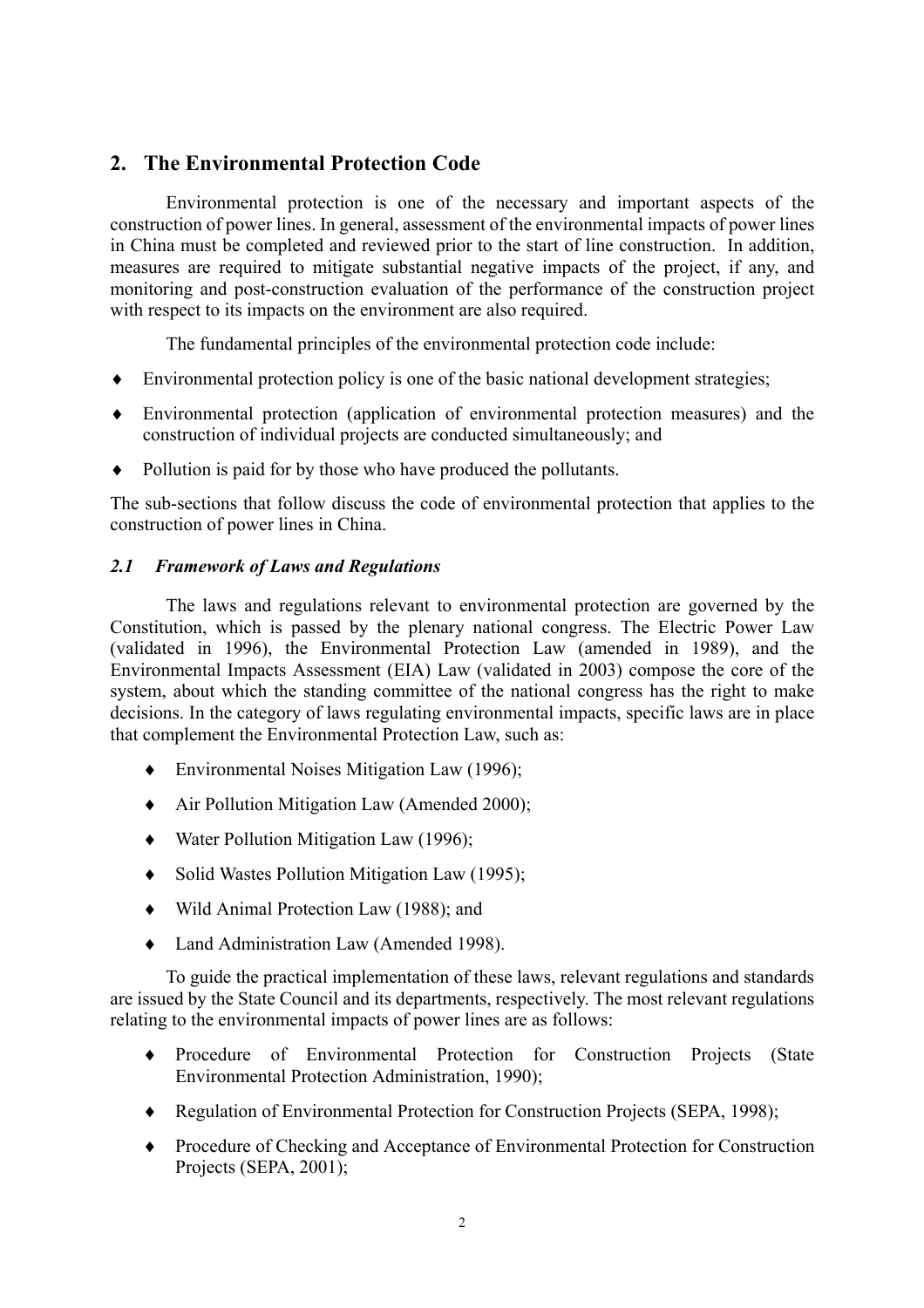- ♦ Administrative Categories of Environmental Protection for Construction Projects (SEPA, 2003);
- ♦ Administrative Guidelines on Environmental Protection for Radiation Procedure and Standard for Assessment of Electromagnetic Environmental Impacts (HJ/T10.3-1996);
- ♦ Administrative Procedure of Environmental Protection for Electromagnetic Radiations (SEPA, 1997); and
- ♦ Technical Criteria on Assessment of Electromagnetic Radiation of Super High-Voltage Transmission and Transformation Projects At 500kV (HJ/T24<sup>1</sup> 1998).

Of course, local governments usually develop particular rules corresponding to many of these laws and the regulations, which are referred to as local regulations. Descriptions of local regulations are not included in this paper due to length constraints for this text. For the same reason, general specifications of the laws, regulations and standards listed above are also omitted from this paper in order to focus on detailed discussion on specific stipulations for transmission lines<sup>[2](#page-2-1)</sup>.

#### *2.2 General procedure of environmental protection for construction projects*

Although the regulatory compliance process has become more flexible since the entry of China into WTO, a strictly defined approval regime exists for infrastructure projects, including for the management of environmental protection in such projects. Moreover, priority has been placed on the environmental protection section of infrastructure projects, resulting in a veto in the approval process if the project fails in satisfying the requirements for environmental protection. In other words, protection of the environment is a mandatory part of infrastructure construction projects in China.

According to the Procedure of Environmental Protection for Construction Projects (SEPA, 1990), activities and responsibilities along the entire construction cycle are defined as shown in the following table.

Furthermore, the Procedure of Checking and Acceptance of Environmental Protection for Construction Projects (SEPA, 2001) defines the relevant requirements and processes in detail.

 $\overline{a}$ 

<span id="page-2-0"></span><sup>&</sup>lt;sup>1</sup> The code 'HJ/T24' is the identification number of this standard in the framework of national standards, issued by the State Technical Monitoring Bureau. Here, 'HJ' refers to the category of 'environmental protection' in Chinese; 'T' means that this standard is of recommended standards rather than mandated ones, and; '24' is the sequence number.

<span id="page-2-1"></span><sup>&</sup>lt;sup>2</sup> For detailed information of these laws and regulations, readers can turn to references 1 and 2, listed at the end of this paper.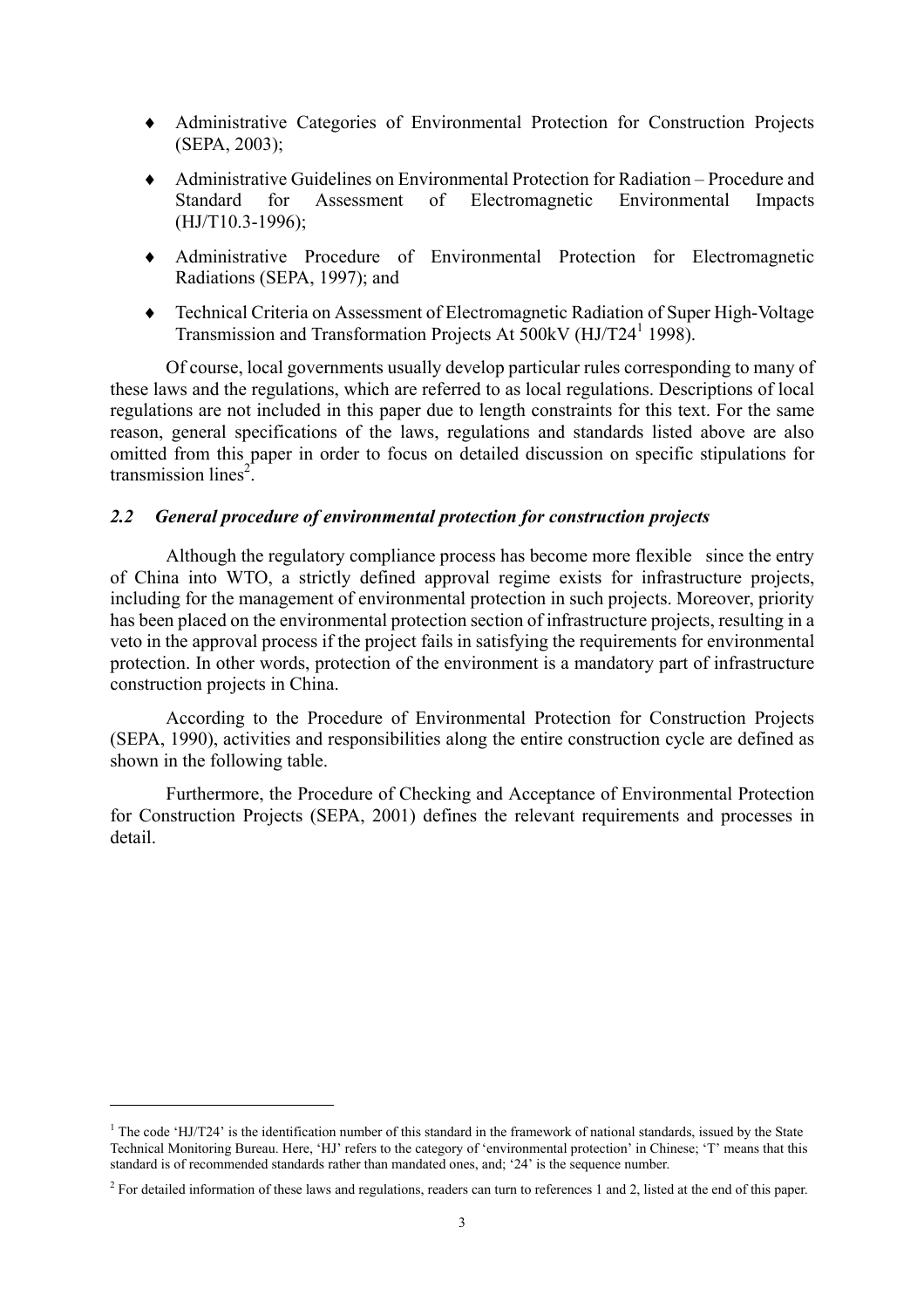| <b>Phases of</b>                | <b>Procedure of Environmental Protection</b> |                                                                                                                        |                                                                    |  |  |  |
|---------------------------------|----------------------------------------------|------------------------------------------------------------------------------------------------------------------------|--------------------------------------------------------------------|--|--|--|
| construction<br>project         | <b>Responsibility</b>                        | <b>Activities</b>                                                                                                      | <b>Remarks</b>                                                     |  |  |  |
| Pre-feasibility<br>study period | Project proponent                            | Tentative analysis on<br>environmental impacts in siting                                                               | Project<br>proposal                                                |  |  |  |
|                                 | EP agencies                                  | Participation in site investigation                                                                                    |                                                                    |  |  |  |
|                                 | Provincial EPA                               | Issuing of comments to be enclosed<br>in the proposal                                                                  |                                                                    |  |  |  |
| Feasibility<br>study period     | SEPA and sector<br>authority department      | Review and approval of the project                                                                                     | EIA report<br>or table                                             |  |  |  |
|                                 | Project proponent                            | Entrusting institute(s) with Grade<br>A certificate to compile EIA table<br>or EIA outlines (program of EIA)           | Submitting to<br>SEPA and<br>copying to<br>the sector<br>authority |  |  |  |
|                                 | <b>SEPA</b>                                  | Issuing comments after reviewing                                                                                       |                                                                    |  |  |  |
|                                 | EIA institute                                | Conducting EIA and developing<br>EIA report                                                                            |                                                                    |  |  |  |
|                                 | Project proponent                            | Submitting EIA report or table to EP<br>department of the sector authority                                             | Copies to<br>SEPA and<br>local EP<br>agencies                      |  |  |  |
|                                 | Sector authority                             | Pre-reviewing of the EIA<br>report/table and applying to SEPA<br>for formal review and approval                        | Approval of<br>pre-reviewi<br>ng<br><u>comments</u> in             |  |  |  |
| Preliminary<br>design period    | Design institute                             | Compiling EP chapters and<br>elaborating mitigation measures<br>proposed in the EIA report/table,<br>budget estimation |                                                                    |  |  |  |
|                                 | Project proponent                            | Submitting design documents to<br>EP departments                                                                       |                                                                    |  |  |  |
|                                 | <b>SEPA</b>                                  | Participating investigation and<br>review on design                                                                    | Provincial<br>EPA for<br>normal<br>construction                    |  |  |  |

**Table 1: Procedure of Environmental Protection for Construction Projects**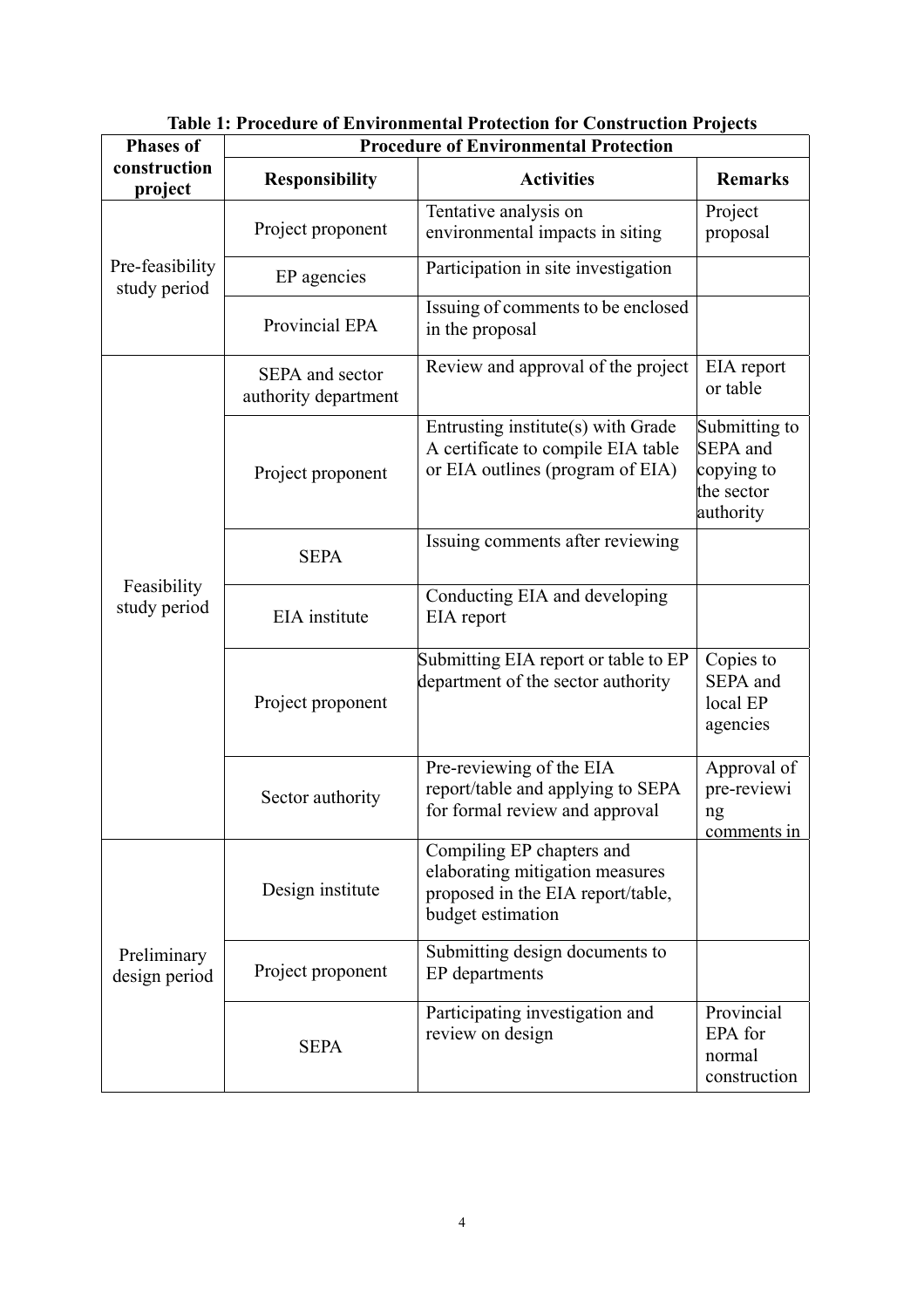| <b>Phases of</b><br>construction                                                    | <b>Environmental Protection Procedure</b> |                                                                                                                               |                                                         |  |  |  |
|-------------------------------------------------------------------------------------|-------------------------------------------|-------------------------------------------------------------------------------------------------------------------------------|---------------------------------------------------------|--|--|--|
| project                                                                             | <b>Responsibility</b>                     | <b>Activities</b>                                                                                                             | <b>Remarks</b>                                          |  |  |  |
| Detailed<br>design period                                                           | Project proponent                         | Elaborating EP engineering in shop<br>drawings and relative budget                                                            |                                                         |  |  |  |
|                                                                                     | <b>EPA</b>                                | Supervising                                                                                                                   |                                                         |  |  |  |
|                                                                                     | Project proponent                         | Submitting application for<br>construction start                                                                              |                                                         |  |  |  |
| Construction<br>period                                                              | Project proponent and<br>builder          | Documenting EP engineering for<br>potential investigation, once every<br>four months                                          |                                                         |  |  |  |
|                                                                                     | <b>EPA</b>                                | Checking the integrity of<br>procedures and the inclusion of EP<br>engineering in the project                                 |                                                         |  |  |  |
|                                                                                     | Project proponent and<br>builder          | Implementing the EP measures                                                                                                  | Recovering<br>the destroyed<br>environment<br>(builder) |  |  |  |
| Test<br>operation,<br>Inspection<br>and<br>Acceptance<br>on<br>completion<br>period | Project proponent                         | Applying for test operation                                                                                                   | EPA's<br>approving<br>in<br>30 days                     |  |  |  |
|                                                                                     | Project proponent                         | Starting test operation of EP<br>engineering and main body of the<br>project simultaneously; keeping<br>records               | Max. 1 year                                             |  |  |  |
|                                                                                     | Local EP monitor                          | Monitoring and reporting                                                                                                      |                                                         |  |  |  |
|                                                                                     | Project proponent                         | Applying to sector authority and<br>EPA for Inspection and Acceptance<br>of EP engineering with monitoring<br>report attached | In 3 months                                             |  |  |  |
|                                                                                     | Provincial EPA                            | Organizing pre-check-acceptance<br>on EP engineering                                                                          |                                                         |  |  |  |
|                                                                                     | Project proponent                         | Implementing comments raised in<br>the pre-check-acceptance                                                                   |                                                         |  |  |  |
|                                                                                     | Project proponent                         | Applying for formal Inspection and<br>Acceptance                                                                              |                                                         |  |  |  |
|                                                                                     | <b>EPA</b>                                | Participating formal Inspection and<br>Acceptance and issuing<br>qualification certificate to EP<br>engineering               | In 30 days                                              |  |  |  |

# **Table 1 (continued): Procedure of Environmental Protection for Construction Projects**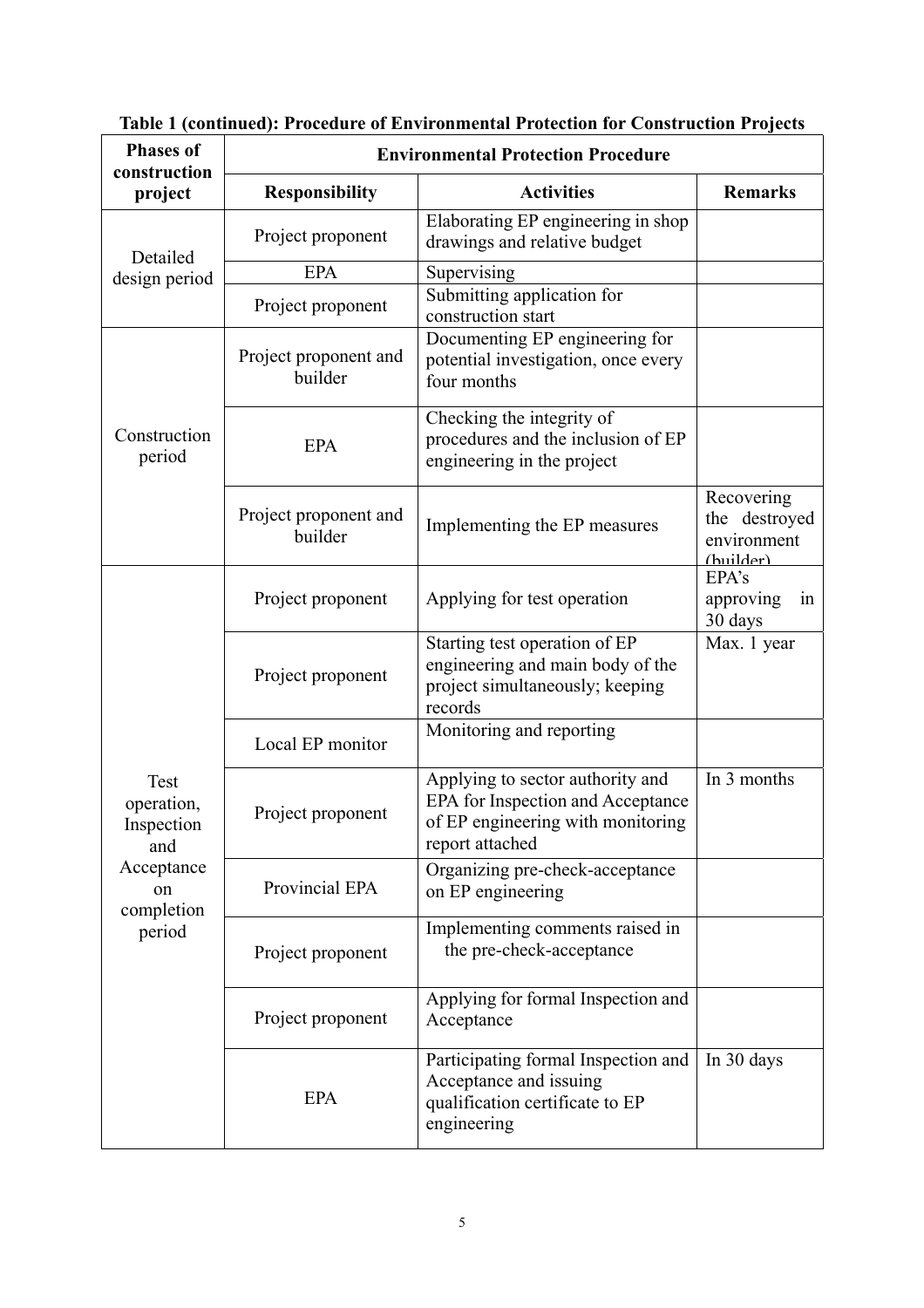#### *2.3 Environmental impact assessment*

#### 2.3.1 EIA regulations

Established as part of the pilot testing of the draft environmental protection law in 1979, environmental impact assessment has been playing the role of the fundamental mechanism assuring environmental protection in construction projects. With the Environmental Protection Law amended in 1989 and the EIA Law enforced in 2002, a sound legislation system was completed, as illustrated in Figure 1.



**Figure 1: EIA Regulations** 

As indicated in section 2.2, EIA is included in the review and approval process for construction projects, and plays a critical role in the decision-making process leading toward the project approval. Two other features of the EIA regime are identified as follows:

- ♦ Differentiated management: As defined in Article 16 of EIA Law and Article 7 of Regulation of Environmental Protection for Construction Projects (SEPA, 1998), differentiated management is applicable to construction projects with respect to the extent of environmental impacts. An EIA report is required for construction projects where the environmental impacts are substantial, while an EIA table is allowed when relatively slight impacts are possible. In cases where the environmental impacts are too small to evaluate, an environmental impact registration table is required instead of the more detailed EIA formats. Qualifications for different categories are established in the document Administrative Categories of Environmental Protection for Construction Projects (SEPA, 2003).
- ♦ Qualification certificates: As defined in Article 19 of the EIA Law, institutions must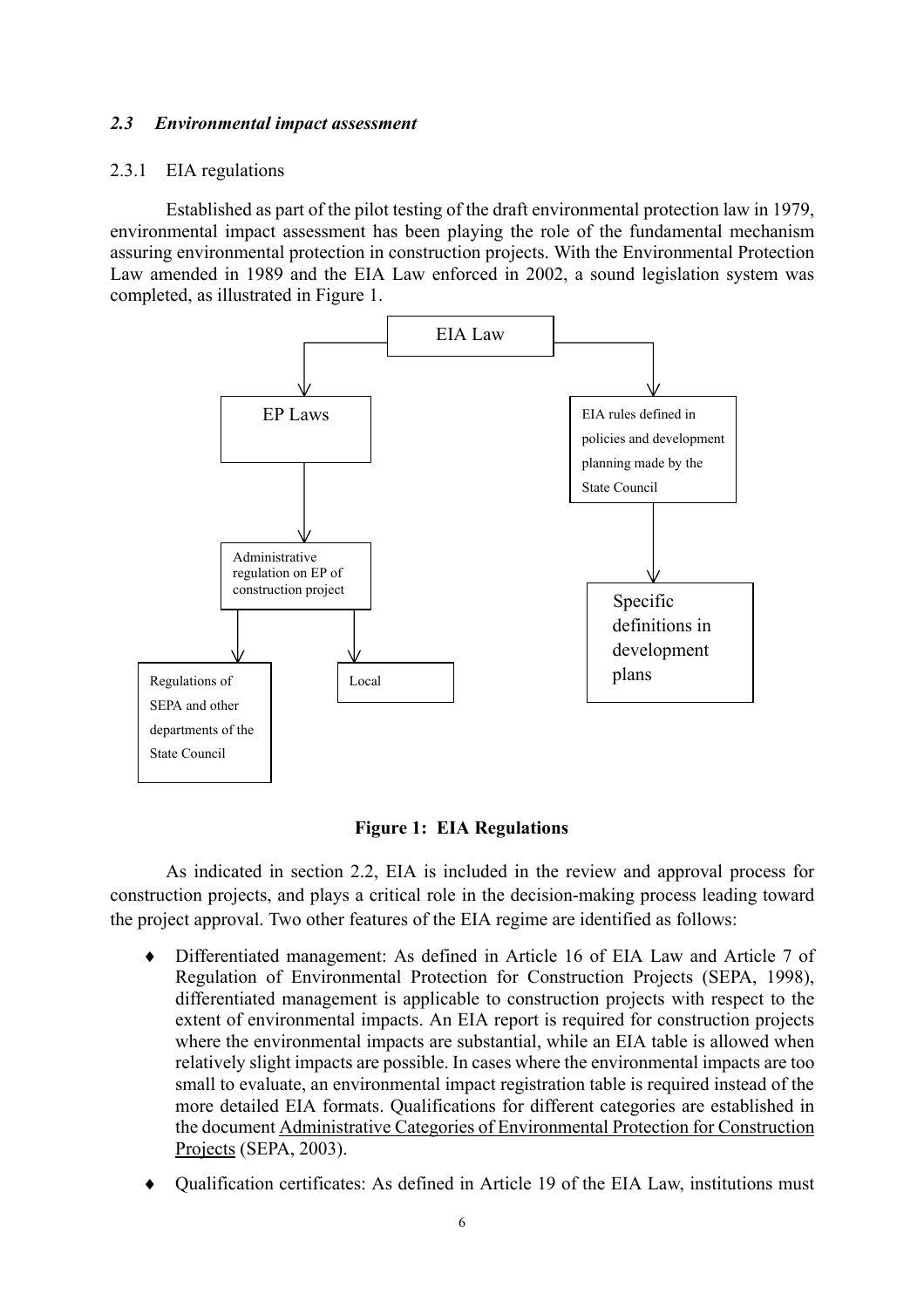obtain qualification certificates issued by SEPA before they are entrusted to provide EIA services.

As the core law governing the field of environmental impact assessment, the EIA Law has succeeded in promoting EIA for planning and for post-project evaluation. Recent years mark the first time that EIA has been mandated for social and economic planning under this law. The application of EIA for construction projects and for planning are differentiated and face to different stipulations. Specific provisions for the application of EIA in different planning contexts are quoted as follows:

- The relevant departments of the State Council and local governments at levels higher than municipalities with district jurisdictions should manage environmental impacts assessment in the process of development of planning on land-use, regional, river basin or sea area exploration and utilization (Article 7).  $\bullet$
- ♦ The relevant departments of the State Council and local governments at levels higher than municipalities with district jurisdictions should manage environmental impacts assessment for specific planning with respect to industry, agriculture, stock raising, forest, energy, water resources, transportation, municipal facilities, tourism and exploration of natural resources before submission for approval (Article 8).

The project proponent is required to conduct a post-project evaluation of the environmental impacts of the project if the approved EIA documents are not kept in compliance with the Law (Article 27).

Unfortunately, public involvement has not as of yet received due consideration, as no mandatory requirements for involving the project in EIA assembly or review have been defined in the current EIA Law.

#### 2.3.2 EIA procedure

As indicated in Table 1, an EIA is conducted during the feasibility study period of construction projects. Once the project proposal is approved, the project proponent chooses an appropriate EIA category under the direction of Administrative Categories of Environmental Protection for Construction Projects (SEPA, 2003), as agreed to by the authority from which approval in being sought. If an EIA report is required, an institute certified as Grade A (in terms of its qualifications to compile EIAs) is entrusted to work out the outlines of the EIA. With the outline commented upon and determined to be acceptable by the authority, the EIA report is developed and submitted to environmental protection agencies for review and approval. The detailed procedure for EIA preparation and review is illustrated in Figure 2.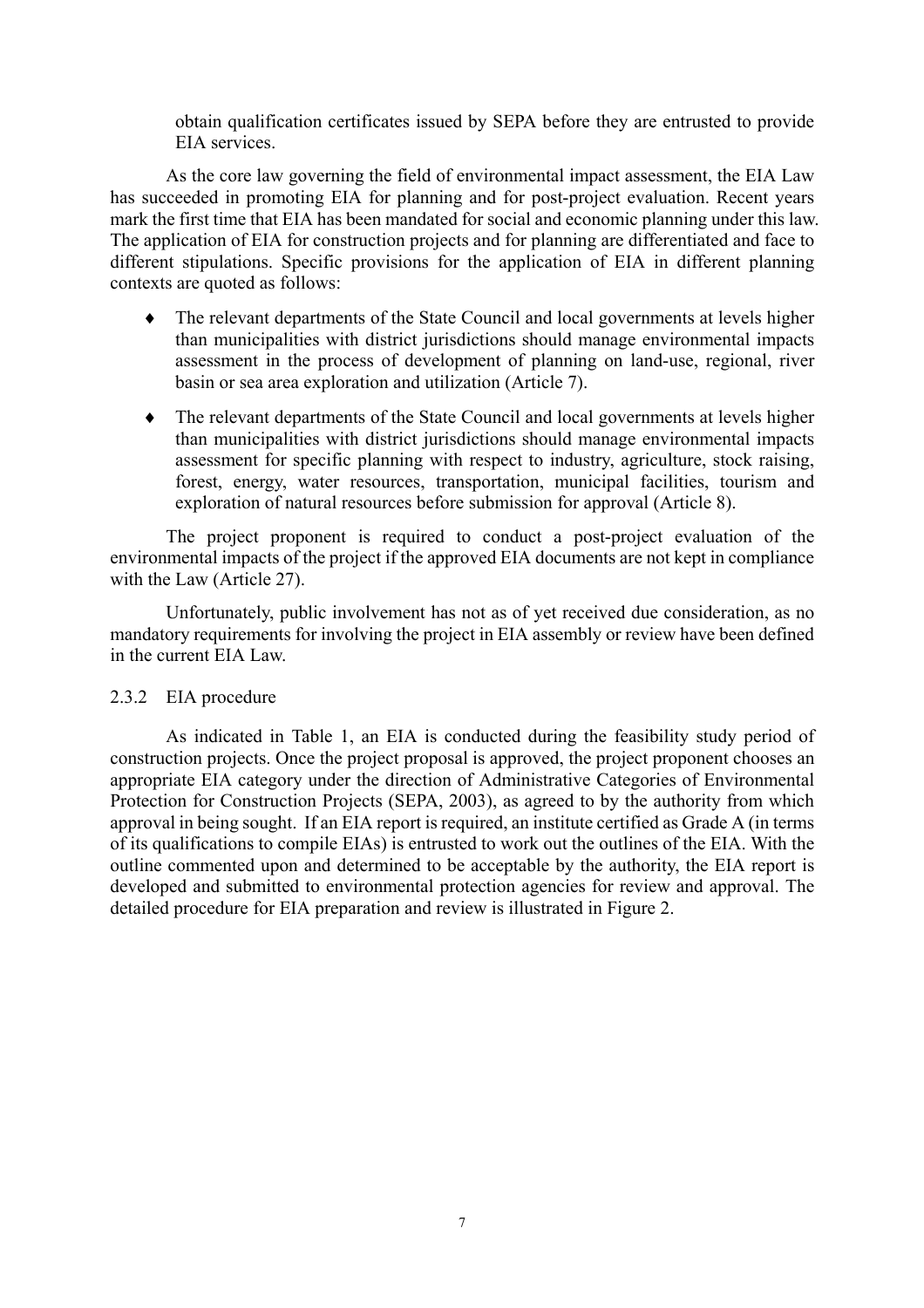

**Figure 2: EIA Procedure** 

Article 17 of the EIA Law states that the EIA report should cover the following aspects:

- ♦ General description of the construction project;
- ♦ Current status of the environment adjacent to the project;
- ♦ Analysis, forecast and assessment on the potential impacts of the project on the environment;
- ♦ Environmental protection measures applicable, and corresponding technical and economic evaluation of those measures;
- ♦ Cost and benefit analysis of the environmental impacts of the project;
- ♦ Suggestions on environmental monitoring; and
- ♦ Conclusions of EIA.

Flexibility is allowed for the format of the EIA report; the report can either compare cases with and without the project or organize the report outline by types of environmental indicators.

#### *2.4 EIA for power line construction projects*

It is stipulated in Article 15 of the Electricity Law that transmission projects and environmental protection engineering should proceed at the same pace with related generation projects with respect to design, construction, inspection and acceptance, and commissioning.

According to the 'Administrative Categories', EIA reports are required for transmission and transformer projects at voltages of 500kV and above. The same requirement is applicable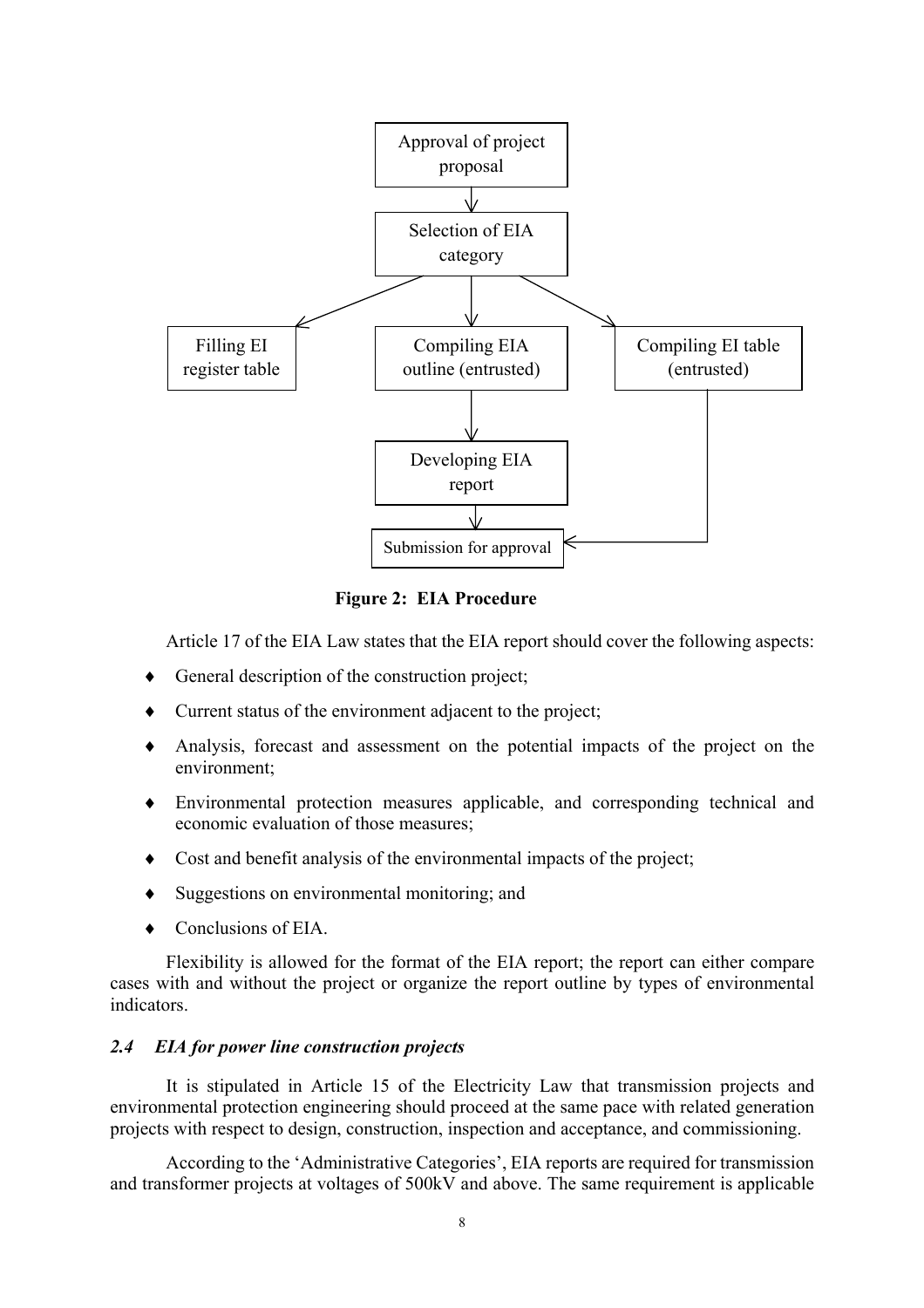for transmission and transformer projects at voltages lower than 500kV, if the projects are sited in ecological sensitive areas. Only an environmental impact table is required for projects at voltage levels lower than 500kV in non-sensitive areas, and for DC transmission projects.

In practice, however, relatively few environmental impact assessments have been carried out for transmission projects since the early 1990s in China. As a notable exception, an EIA was conducted for the 500kV transmission system connected to the Qinbei Power Plant in Henan Province, central China, in 1993 (Zhu Lin, 2000).

In a notable example of recent progress in environmental assessment, the Nanjing Environmental Protection Research Institute (NEPRI) completed an EIA for a 500kV transmission system in Jiangsu Province, in eastern China. In addition, NEPRI is conducting post-project evaluation of the environmental impacts of a few 500kV transmission lines constructed in China, in studies commissioned by the government.

Beginning this year, NEPRI and Tsinghua University are in cooperation on a research project expected to project the overall environmental impacts of power development through 2020. In this project the preparation of an EIA for the overall power grid development plan has been given high priority by the State Grid Corporation of China, which has commissioned the project.

The environmental impacts of transmission and transformer projects, which are typically composed of transmission lines, substations, transmission corridors, and roads, are usually grouped into two categories:

- ♦ Electromagnetic radiation induced by transmission lines and substations;
- ♦ Potential impacts on ecosystems when transmission lines and corridors pass through ecologically sensitive areas such as forests and natural reserves.

Of course, potential noise pollution created during the construction period and over the operational lifetime of transmission projects is another focus of environmental impact assessments of transmission systems. Experience has shown that some substations cause noise problems, to which certain technical standards are applicable. This paper will not go through the details of the relative standards for noise pollution<sup>[3](#page-8-0)</sup>, but additional detail is provided in the following subsections sections on the electromagnetic and ecological impacts of power lines, and the regulation of those impacts in China.

#### 2.4.1 Electromagnetic radiation

 $\overline{a}$ 

Several guides to the analysis of electromagnetic radiation, and to the relevant standards and regulations addressing electromagnetic radiation, are available in China, including the Administrative Guidelines on Environmental Protection for Radiation – Procedure and Standard for Assessment of Electromagnetic Environmental Impacts (HJ/T10.3-1996); the Administrative Procedure of Environmental Protection for Electromagnetic Radiations (issued 1997); and the Technical Criteria on Assessment of Electromagnetic Radiation of Super High-Voltage Transmission and Transformation Projects at 500kV (HJ/T24-1998) .

It is specified in Article 15 of the second document listed above that EIA reports on electromagnetic radiation should be completed in two phases: (1) an EIA report during the feasibility study period, which must be completed prior to the approval of the project; and (2) an

<span id="page-8-0"></span> $3$  For detailed information, please turn to reference 3 listed at the end of this paper.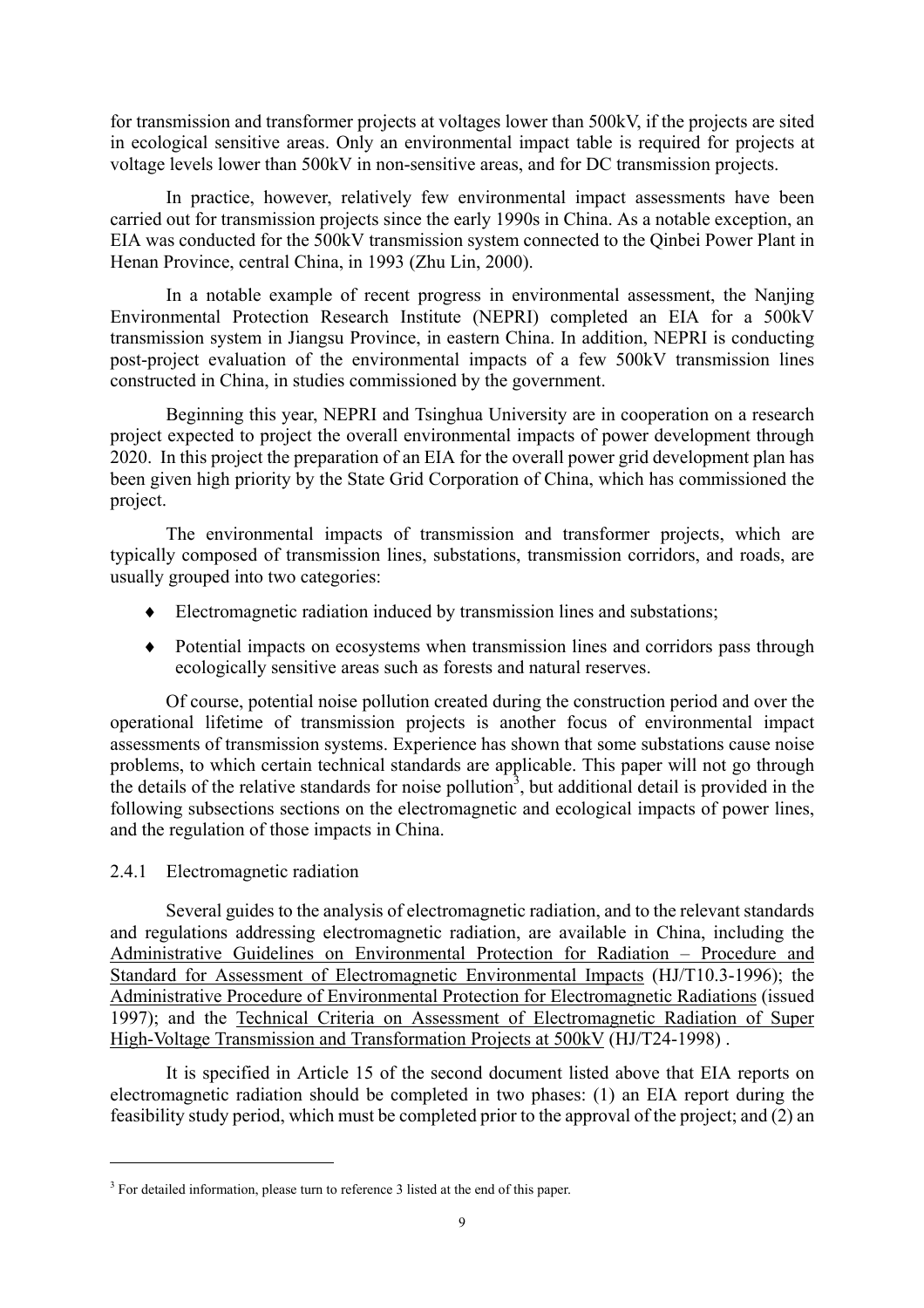EIA report reflecting "realistic" operation of the project as installed, which must be completed before inspection and acceptance of the project. More specifically, it is stipulated that an EIA report/table has to be developed for each transmission system of voltage greater than 100kV.

In a corresponding manner, the Technical Criteria document sets forth the requirements that EIAs covering electromagnetic radiation for 500kV transmission projects be conducted in two phases: (1) primary assessment, which is conducted once the construction project is approved; and (2) final assessment, which is completed within one year of the start of operation of the project. Evaluations are required on the impacts of electromagnetic radiation on human health, radio broadcasting and navigation facilities. Detailed methodologies are also defined in the Technical Criteria document for coverage of the assessment, governing the criteria for the evaluation and measurement of electromagnetic fields. Moreover, stipulations are provided as to the implementation of field surveys, to the preparation of cost and benefit analyses of environmental impacts, and to requirements for public involvement in the EIA process.

Specific technical standards are in place covering the electromagnetic impacts of transmission systems, and are described in guides such as:

- Design practices of disturbance of transmission line to telecommunication lin*es*  (DL/T5063-1996); ♦
- Design practices of impacts of high voltage transmission line to wireless radio stations ♦ (DL/T5040-1995);
- Design practices of hazards induced by transmission line to telecommunication lines (DL5033-1994); and
- ♦ Limits on wireless disturbances of overhead HVAC lines (GB15707-1995).

#### 2.4.2 Ecological impacts

The ecological impacts of transmission projects may occur when the site is cleared, when the land used for the project is occupied, when plants are cleared to provide the transmission corridor or for roads, or when roads are paved. These impacts usually take the form of loss of natural habitat and the invasion of imported species because of the increase in anthropogenic disturbance.

In 1998, the EIA Technical Guidelines: Non-Pollutant Ecological Impacts (HJ/T19-1997) were established. This set of technical standards categorizes ecological impacts assessment into three grades according to the extent and domain of the impacts of the project on the ecosystem. While evaluations on the current status of and forecast for ecological impacts are required for projects categorized at Grade 2 and Grade 3, additional post-project evaluation of impacts is also required for projects at Grade 1. These post-project evaluations are to be completed after a certain time period of actual operation of the project, and are to include analyses of the impact of the project on regional sustainable development. Specific definitions in the Guidelines cover project investigation and analysis, the field survey of ecosystems, the evaluation of the current status of ecosystems, and the forecast of potential impacts and mitigation measures or alternatives. The Guidelines provide instructions as to the coverage of the evaluation, the methodologies to be used, flow charts for the evaluation process, and other technical aspects of the evaluation of the ecological impacts of a project.

There has not as yet been concrete evidence to show the hazardous influences of wireless disturbance or electromagnetic fields on the physiology of creatures. As a consequence, no specific rules or stipulations have been developed in China to govern these types of impacts.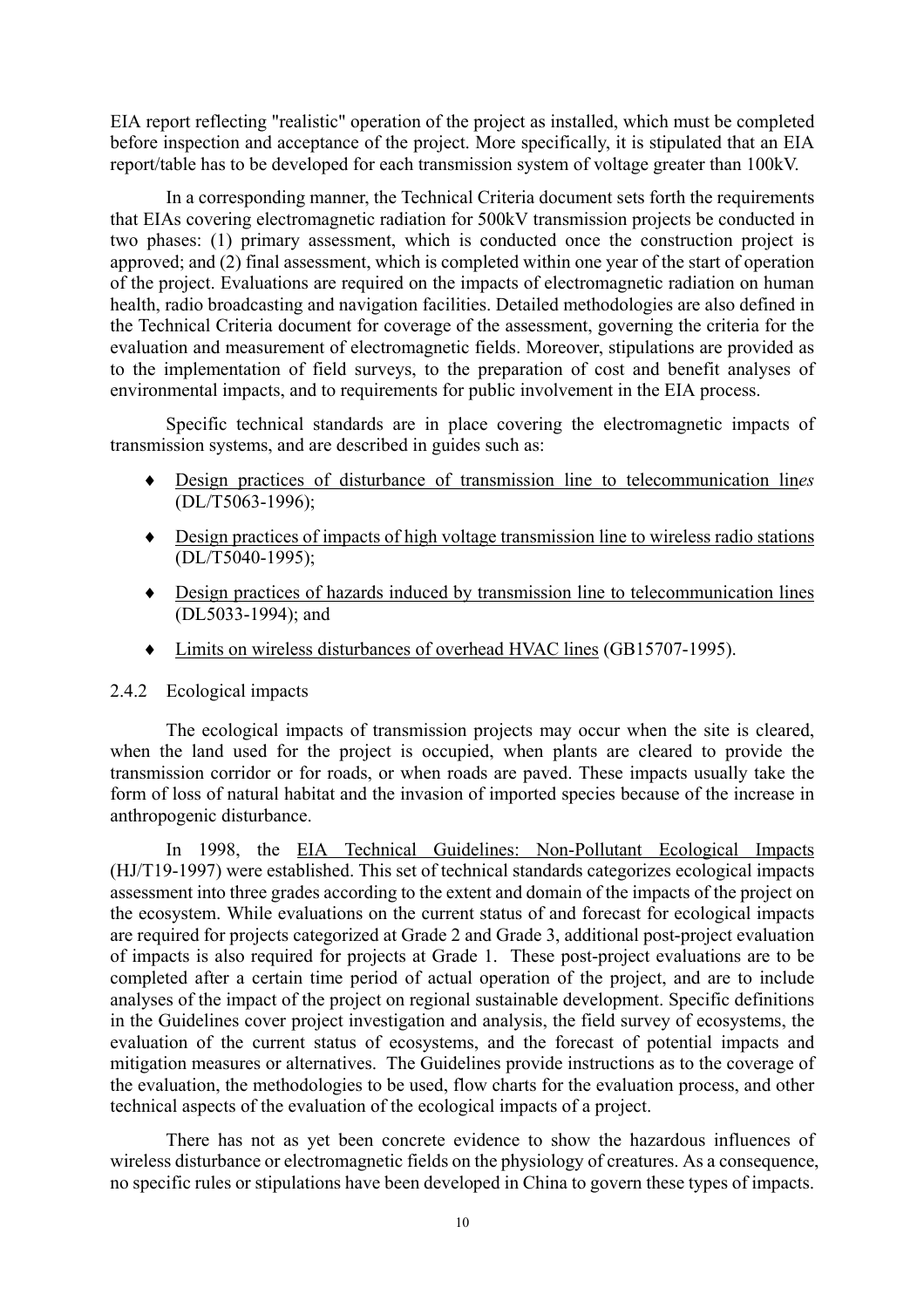# **3. Technical Standards for Power Line Construction**

With regard to the construction of power lines in China, the following technical standards are applicable:

- ♦ Design practices of 110~500kV overhead transmission lines (DL/T5092-1999);
- Standards on construction and check-and-acceptance for 110~500kV overhead transmission lines (GBJ233-1990);
- ♦ Technical practices of design of transformer substations 220~500kV (SDJ2-1988);
- ♦ Technical practices of design of overhead distribution lines (SDJ206-1987);
- Design practices of selection and laying of cables for power plants and transformer substations (SDJ26-1989);
- ♦ Guidelines to selection of HV cables (DL401-2002); and
- ♦ Design practices of distribution systems (GB50052-1995).

The specific stipulations of DL/T5092-1999 fall into the following categories:

- Selection of route: options should be compared with respect to conditions for ♦ construction, operation, and transportation as well as the length of the power line, and the extent to which the corridor avoids passing through severe frozen regions, bad geological conditions and virgin forests;
- ♦ Meteorology: the maximum design wind speed is 30m/s for 500kV lines and the minimum reappearance period for high winds is 30 years;
- ♦ Conductor and grounding wire: the cross sectional area of the conductor is determined based the economic current density and verified by analyses of the line's corona and wireless disturbance; the safety factor for the grounding wire design is to be not less than 2.5;
- ♦ Insulator, hardware and accessories: the secure and reliable performance of the power lines should be guaranteed in cases of power frequency overvoltage, switching overvoltage and lightning overvoltage;
- ♦ Lightning protection and grounding: double grounding is required along the full length of 500kV transmission lines;
- ♦ Layout of conductors and pole towers: guyed towers and reinforced concrete poles are applicable in plain areas, and towers with a triangle layout of conductors are suitable for narrow corridors or where the cost of clearance is higher; and
- ♦ Supporting facilities: maintenance depots are required for new transmission lines located in areas where transportation is difficult.

# **4. Safety Code of the Power Grid**

The technical requirements for security of the power grid are defined in Guidelines for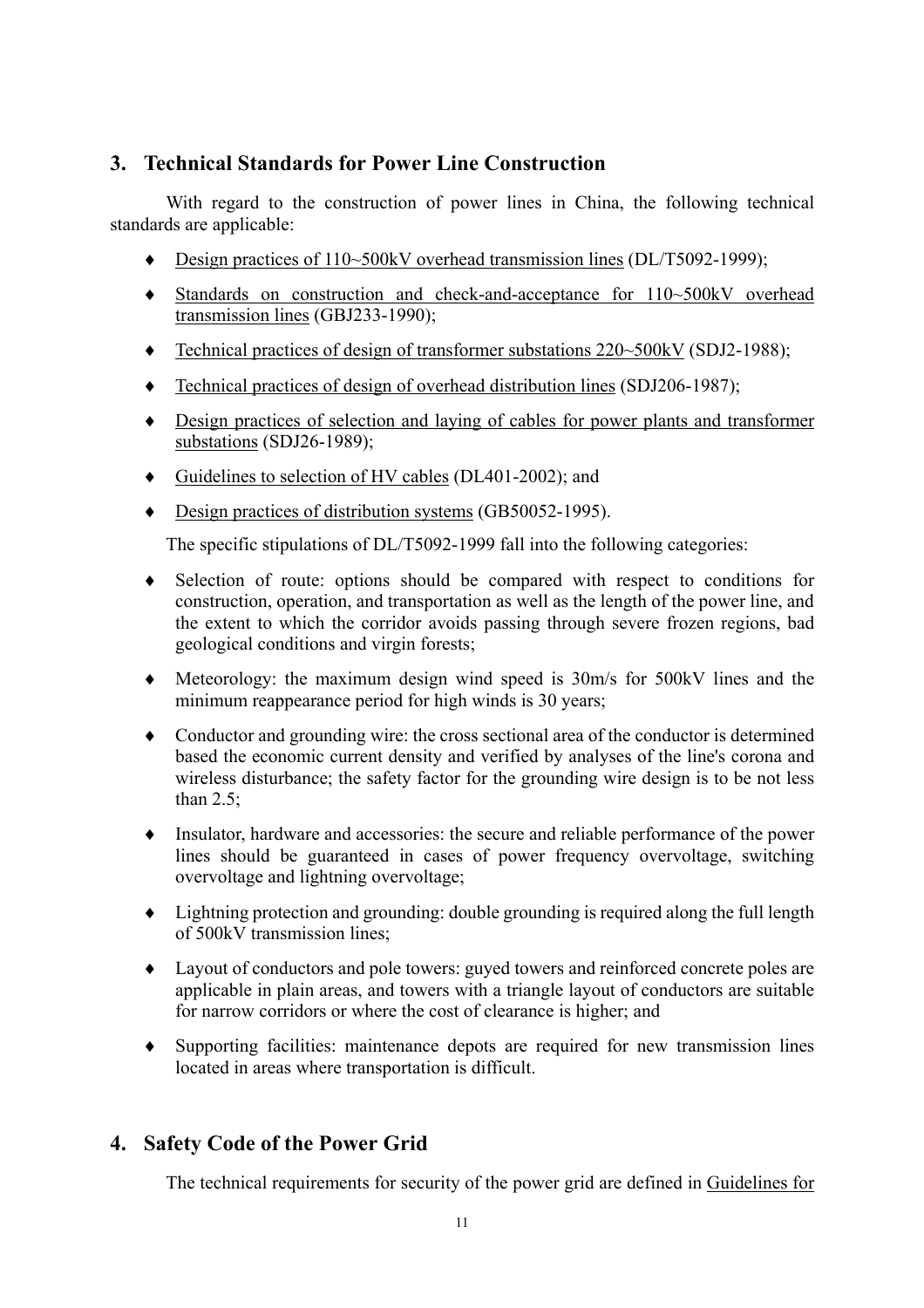Security and Stability of Power Systems (DL755-2001), which includes the basic requirements for power systems above 220kV, standards of security and stability, and computation methodologies for determining system security and stability. General stipulations are also made for the structure of power grid, reactive balance and compensation, coordination between generation units and the power grid, protection of power systems from collapse, and recovery of power grids after system outages (including "black start" procedures).

Specifically, standards of security and stability of power systems, and for the capability of power systems to endure disturbances, are identified at three levels. Level 1 is defined as the sustainability of stable operation and a normal supply of electricity in case of a maximum disturbance; level 2 refers to the sustainability of stable operation after a disturbance allowing for the loss of a portion of the load; level 3 means prevention of system collapse with as little load loss as possible in cases where normal operation cannot be sustained.

With regarding to the calculation and analyses of system security and stability, rules have been established for static stability, transient stability, dynamic stability, voltage stability and re-synchronizing security. Verification of security and stability should be made based upon the most adverse case and based on three options of operation, that is, normal operation, accident conditions, and special conditions.

It is noted that a "N-1" criterion is adopted for static security analysis of power system, which is defined as the sustainability of stable operation and normal power supply in case one component of the system is switched off under normal conditions, without overvoltage on the other components, and with keeping voltage and frequency within the allowed range.

### **5. Regional Environmental Impacts of Interconnection in Southern China**

This section provides a brief introduction to the analyses conducted during the Sino-Canada Southern China Strategic Energy Planning Project, focusing on regional environmental impacts assessment. The domain covered by these analyses covers Yunnan Province, Guizhou Province, Guangxi Zhuang Autonomous Region and Guangdong Province, southern China (Huanan region).

In this region of China (HN), Guangdong (GD) and Guangxi (GX) are the leading centers of economic development. These areas are, however, restricted by the lack of energy resources. Conversely, Yunnan (YN) and Guizhou (GZ), the western provinces, have abundant hydropower and coal resources that are far beyond local demand. As planned, four AC and two DC high voltage transmission lines are under construction and are expected to be in operation prior to 2005. These lines will transmit 7000 MW of power from the west to Guangdong, as shown in Figure 3.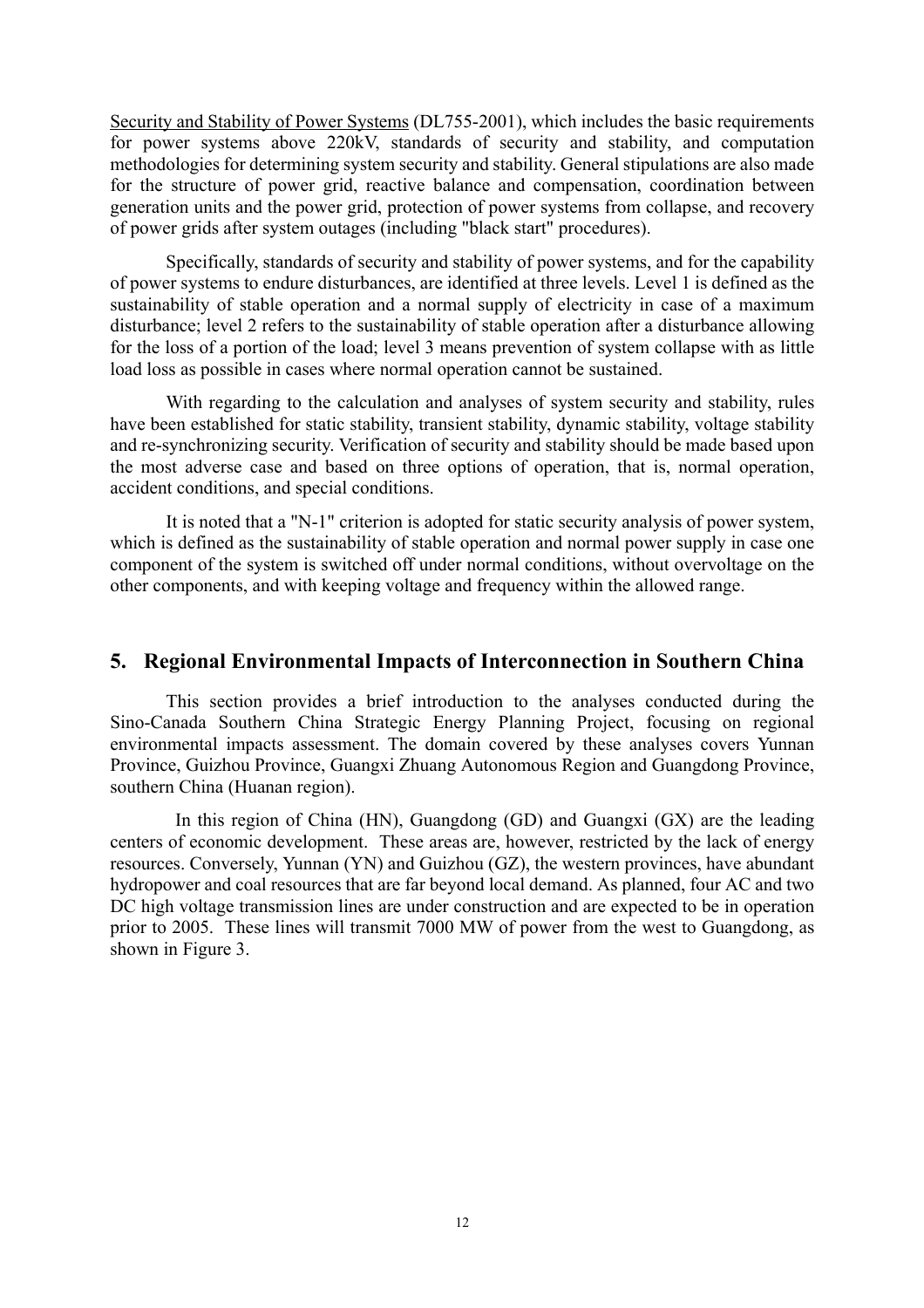

**Figure 3: Interconnections in Southern China, 2005**

To investigate the impacts of inter-provincial transmission with respect to technical, environmental and socio-economic aspects, four cases of power development were simulated, including:

- Reference case: Interconnection and cooperation among the four provincial power systems is limited to the existing capability in 2000; ♦
- ♦ Base case: New transmission lines are constructed as scheduled but inter-provincial cooperation is limited to firm long-term contracts only;
- ♦ Integrated operation case: Provincial power grids are connected and full cooperation in planning and operation
	- With capacity savings
	- Without capacity savings

The results of these simulations include the estimates for the output of coal-fired generation of electricity in 2015, as given in Table 2.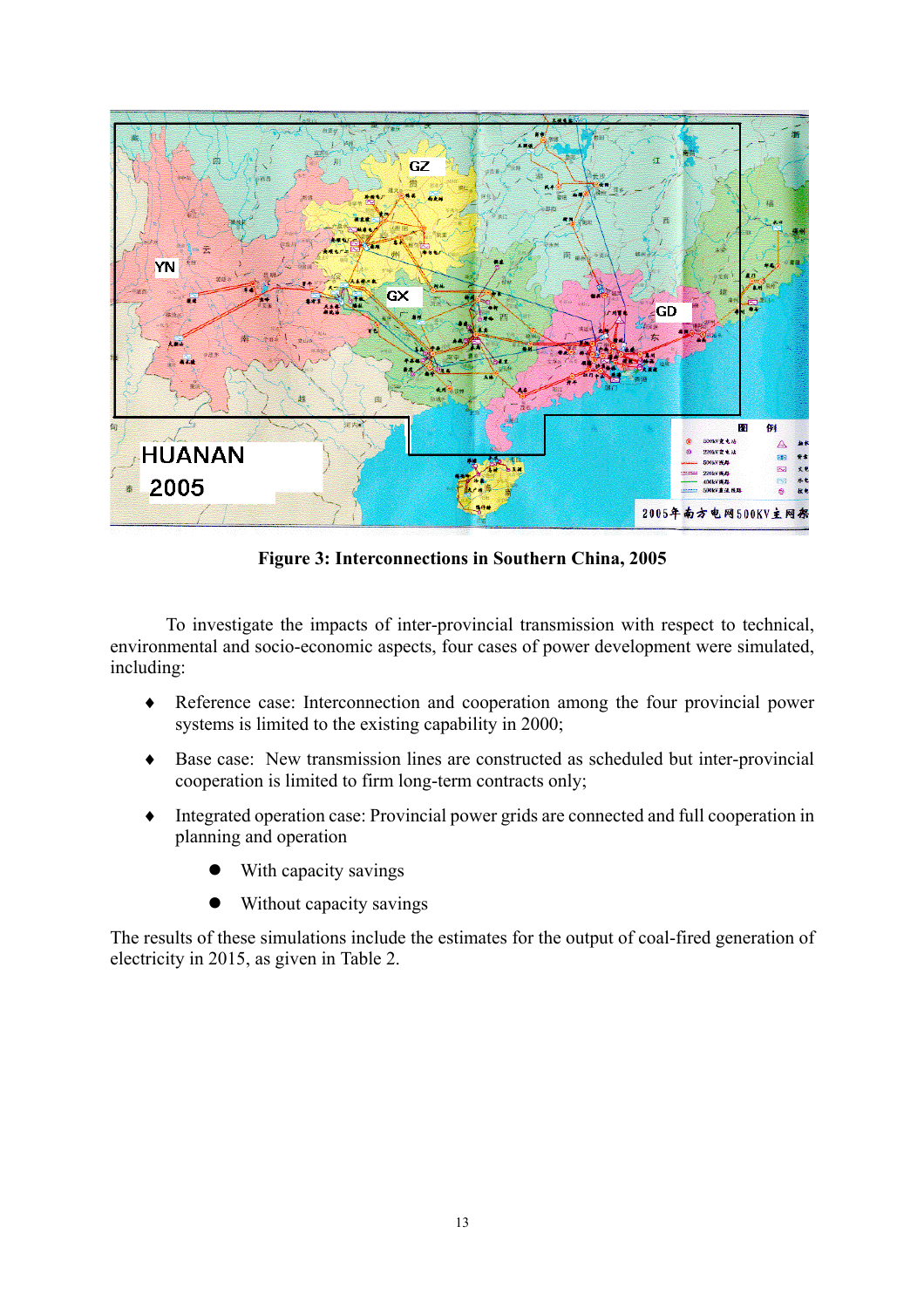| Case                               | GD      | GX     | GZ     | ΥN     | HN      |
|------------------------------------|---------|--------|--------|--------|---------|
| <b>Reference</b>                   | 224,007 | 27,906 | 47,852 | 21,751 | 321,517 |
| <b>Base</b>                        | 185,290 | 27,906 | 72,870 | 39,671 | 325,737 |
| Integrated [no capacity savings]   | 163,834 | 29,457 | 88,139 | 47,605 | 329,034 |
| Integrated [with capacity savings] | 171,944 | 31,875 | 83,328 | 41,714 | 328,860 |

 **Table 2: Coal-fired Generation in Huanan in 2015 (GWh)**

The environmental impacts assessment carried out as a part of this simulation focused on SO2 emissions and sulfur deposition rather than on the direct environmental impacts of the construction of transmission lines. The analytical steps in this assessment were:

- Initially  $SO_2$  emissions were estimated for each system expansion case with no  $SO_2$ mitigation; ♦
- ♦ Wet limestone FGD (Flue gas desulfurization) devices were assumed to be installed in units/plants exceeding point source emission regulations; and
- $\blacklozenge$  Additional FGD devices were assumed to be installed in years when SO<sub>2</sub> emissions exceed year 2000 caps in individual provinces.

Levelized annual  $SO<sub>2</sub>$  emissions from 2000 to 2015 (using a discount rate of 10% per year) are illustrated in Figure 4 for the four cases modeled, with no FGD and with FDG installed to meet point source regulations and a year 2000 cap. Figure 4 shows that the regional  $SO<sub>2</sub>$  emissions increase with the addition of interconnection in the case where no FGD are installed on new generation units. This surprising increase in  $SO<sub>2</sub>$  emissions indicates that more economic thermal units in the western provinces are operating more hours than in the reference case. Furthermore, the higher content of sulphur in the fuel coal used for the western thermal units pushes the emission even higher.

Cost analysis shows that a net present value cost increase of 1.827 billion RMB (discounted at  $10\%$ /yr to 1998 RMB) will be necessary to keep the SO<sub>2</sub> emissions at the same level as in the reference case. This negative impact will offset the benefit from the interconnection, calculated at 9.294 billion RMB (2000-2015), by 19.7%.

In other words, in the analysis for the southern China interconnection, the benefits could be overestimated by nearly 20% if impacts on the regional air pollution are excluded in the considerations.

The experience of the Southern China Strategic Energy Planning study demonstrates the necessity of taking secondary impacts into account. For power systems with different generation mixes, the interconnection will definitely change the operational mode of each system, resulting in increases or decreases in local air emissions. It is likely that such secondary impacts could exceed the direct environmental impact of the construction of the transmission lines.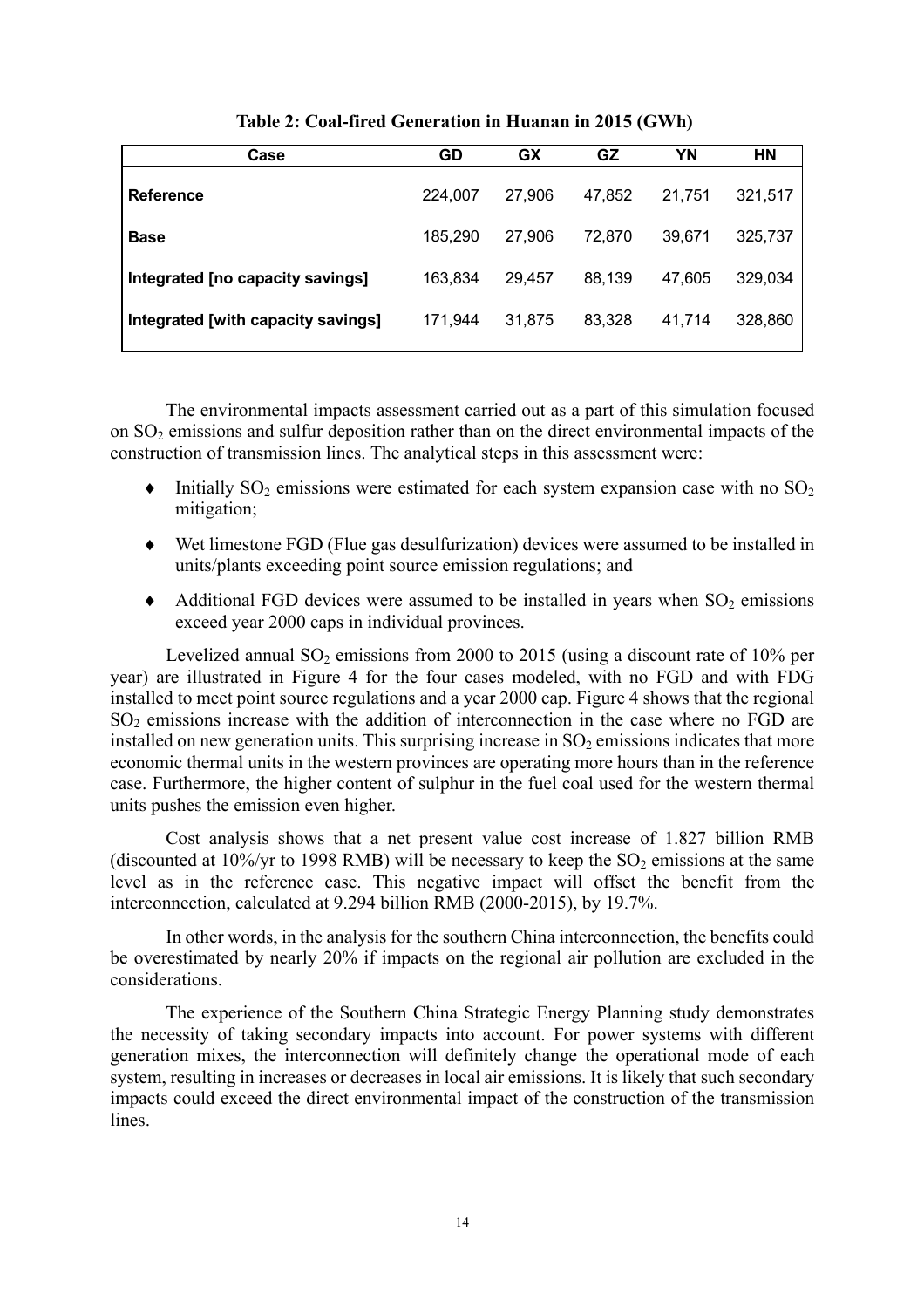

Figure 4: Levelized Annual SO<sub>2</sub> Emissions with and without FGD to meet SO<sub>2</sub> Emissions **Regulations** 

### **6. Conclusions and Issues**

It can be seen from the above discussions that a complex system of technical, environmental and safety codes, laws and practices exists to provide direction to power line planning and construction in China. In particular, the increasing enforcement of the Environmental Impact Assessment Law is setting more strict requirements for the assessment of the environmental impacts of construction projects.

Analysis of regional air pollutants in Huanan implies that the influences of interconnection on the operational modes of individual power systems are substantial and therefore should not be omitted from consideration. Evaluation of this type of secondary impacts appears to be valuable for the analysis of potential interconnections in North Asia.

There are a few uncertainties underlying the application of codes and regulations relevant to power line environmental impacts assessment in China:

Institutional reform in power sector of China: the formal process of power sector reform was launched at the end of 2002, with five nationwide generation companies established to take over the generation facilities owned by former State Power Corporation of China and an additional two grid companies established to provide transmission and distribution services. The State Electric Regulatory Commission, the regulator, is working out a series of market rules, which are certain to affect power line construction in China. As a company independent from the generation business, the State Grid Corporation, the transmission system operator, is likely to develop additional rules and standards geared toward providing power supplies with higher  $\bullet$